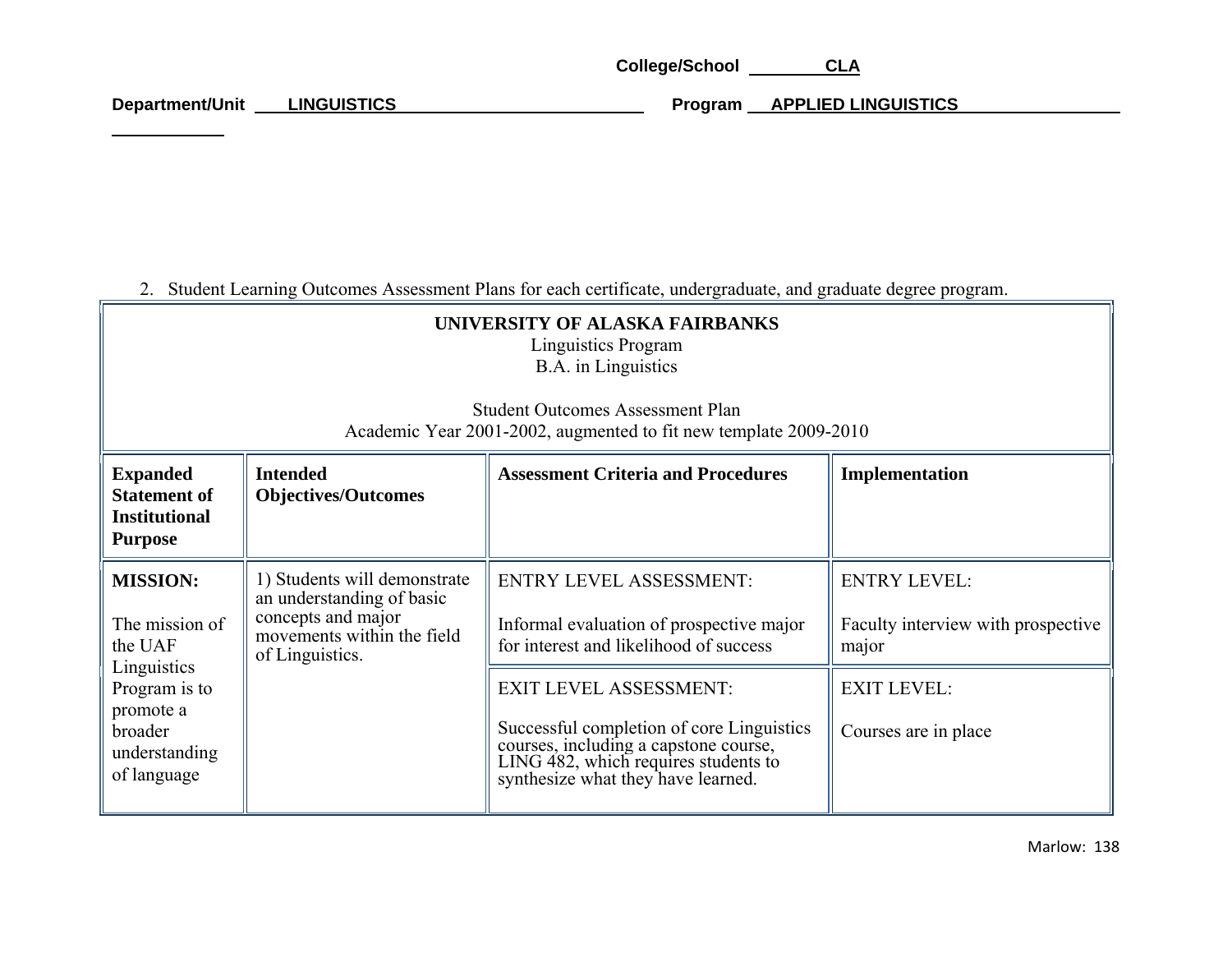College/School CLA

Department/Unit LINGUISTICS **Program APPLIED LINGUISTICS** 

| structure,<br>acquisition and<br>use. The<br>Linguistics<br>Program strives<br>to serve the<br>people of<br>Alaska by<br>broadening<br>knowledge of<br>languages,<br>especially<br>Alaska native<br>languages, and<br>enhancing the<br>quality of<br>language<br>teaching. |                                                                                             |                                                                                                                |                                                                                                          |
|----------------------------------------------------------------------------------------------------------------------------------------------------------------------------------------------------------------------------------------------------------------------------|---------------------------------------------------------------------------------------------|----------------------------------------------------------------------------------------------------------------|----------------------------------------------------------------------------------------------------------|
|                                                                                                                                                                                                                                                                            | 2) Students will focus on one                                                               | <b>ENTRY LEVEL ASSESSMENT:</b>                                                                                 | <b>ENTRY LEVEL:</b>                                                                                      |
|                                                                                                                                                                                                                                                                            | area of interest within<br>Linguistics and write a final<br>project exploring this area.    | Area of interest cannot be predicted before<br>classes are taken                                               | Students are counseled on<br>progress through the major                                                  |
|                                                                                                                                                                                                                                                                            |                                                                                             | <b>EXIT LEVEL ASSESSMENT:</b>                                                                                  | <b>EXIT LEVEL:</b>                                                                                       |
|                                                                                                                                                                                                                                                                            |                                                                                             | Successful completion of a final paper for<br>the capstone course which will be<br>presented in a public forum | Program faculty participate in<br>evaluation.                                                            |
| <b>GOAL:</b><br>To assure that<br>students are                                                                                                                                                                                                                             | 3) Students will demonstrate<br>a working knowledge of two<br>languages other than English. | <b>ENTRY LEVEL ASSESSMENT:</b><br>Student not assumed to have knowledge of<br>two languages                    | <b>ENTRY LEVEL:</b><br>Student advised on timing and<br>credit issues to fulfill language<br>requirement |